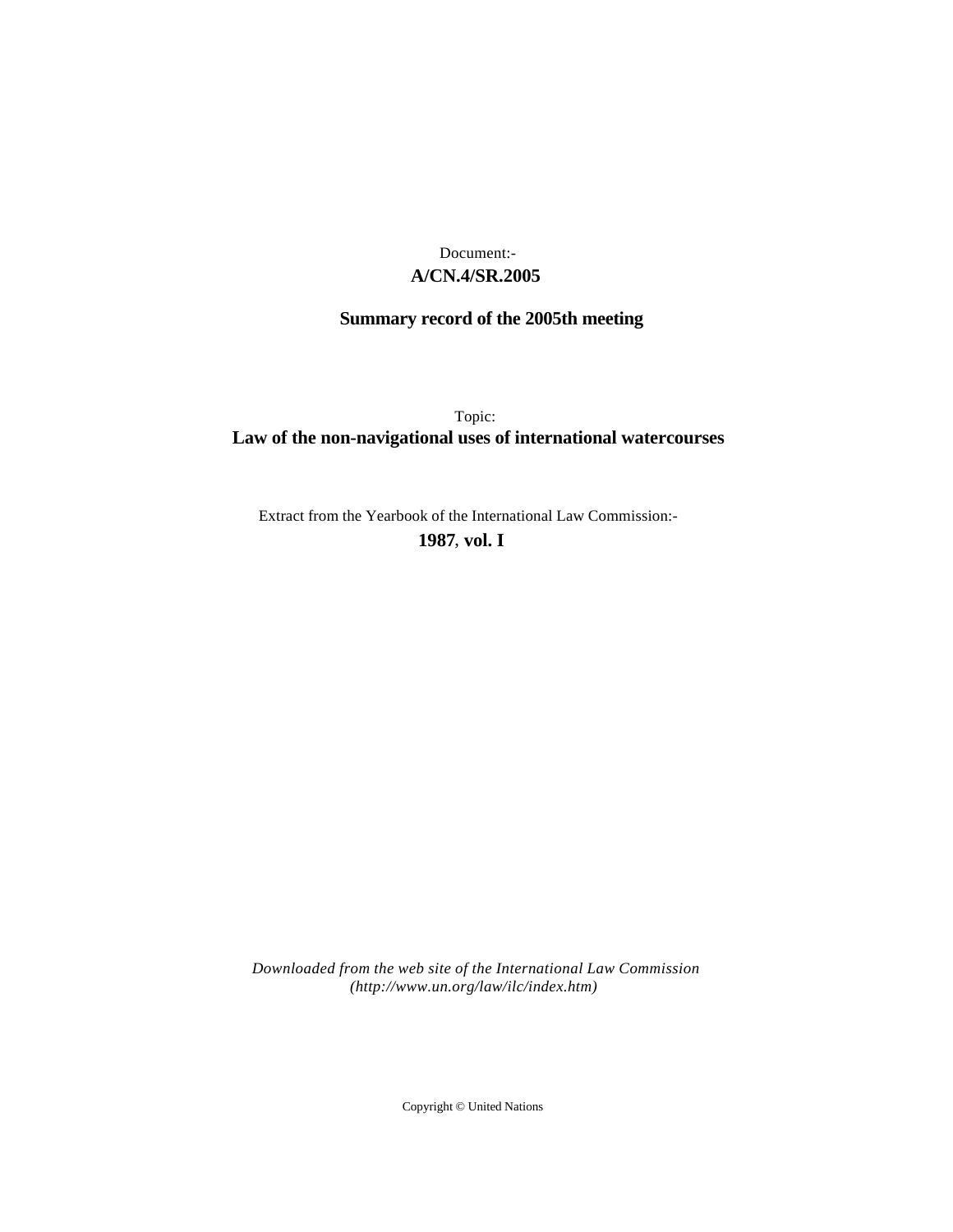displaying a spirit of co-operation meant endeavouring to achieve that objective.

17. It was also worth noting in regard to the obligation to negotiate that, quite often, negotiations were easier under a bilateral agreement than under a multilateral agreement. For that reason, the draft articles could call, in the absence of multilateral negotiations, for respect for equity in conducting a number of bilateral negotiations, so as to avoid any discrimination and maintain some balance between each set of bilateral negotiations.

18. Lastly, while he approved of the ideas reflected in draft article 10, he none the less thought that obligations of result should be separated from obligations of conduct.

19. Mr. McCAFFREY (Special Rapporteur), responding to a point raised by Mr. Shi, said that the purpose of the materials presented in chapter II of his third report (A/CN.4/406 and Add.l and 2) was merely to provide members with information about modern, sophisticated régimes for the management of watercourses. He had not intended to suggest that the draft articles should be directed at integration on the local, regional or any other level. It had been suggested that a model institutional régime for the planning, management and development of international watercourses could be included in an annex to the draft; but in his view it would be virtually pointless to try to incorporate such a regime in the draft articles themselves. A system for the integrated management of watercourses might admittedly facilitate relations among States, but at the present stage in the development of international watercourse law it could not be said to be a requirement of international law.

20. Mr. Reuter had noted that, fundamentally, the obligation to co-operate meant doing something together, and had asked whether that was the true meaning of co-operation under draft article 10. Again, it had not been his intention as Special Rapporteur to suggest that States should form collective institutions in order to act through an integrated mechanism of some kind. Co-operation, within the meaning of draft article 10, denoted a general obligation to act in good faith with regard to other States, and in that particular case to fulfil certain specific obligations in using an international watercourse. There was no abstract obligation to co-operate. A general obligation to co-operate should be incorporated in the draft because, if equitable allocation of uses was to be achieved and maintained, constant dealings between States would be required, dealings that should be conducted in good faith and in a co-operative manner. Mr. Reuter's idea of a spirit of co-operation was something less than an obligation to co-operate as he understood the expression, although he had no initial objection to the idea. Possibly article 10 should open with the words "States shall co-operate", which appeared in several articles of the 1982 United Nations Convention on the Law of the Sea.

21. Draft article 10 obviously needed further refinement, but he believed that, in the light of the constructive comments made, a formulation could be found to make it clear that the obligation of co-operation was a fundamental obligation designed to facilitate the fulfilment of more specific obligations under the draft articles.

22. Mr. KOROMA said that, like Mr. Arangio-Ruiz (2003rd meeting), he found the exchange of views taking place among members extremely useful.

23. It would have been helpful if the Special Rapporteur could have explained at the outset that draft article 10 was predicated on the need to comply with the principle of equitable utilization of a shared natural resource, namely water. The true intent of the article would then have been more readily apparent. That remark was to be construed not as a criticism of the Special Rapporteur, but rather as an encouragement to future special rapporteurs to attempt to explain the intent of the articles they proposed.

24. As far as the text of article 10 was concerned, he considered that, since the main purpose of a definition was to articulate a mode of conduct, the article required refinement and should be placed in another part of the draft.

25. Mr. FRANCIS, stressing the special relevance of sovereignty to draft article 10, said that, in his view, only the source State in a watercourse system, in other words the State in whose territory the watercourse originated, exercised sovereignty over the waters passing through its territory. That sovereignty was, however, qualified to the extent that, like all the downstream States, that State's use of the waters must not cause harm to other riparian States. All other States in the watercourse system exercised no more than sovereign rights over the waters passing through their respective territories; they had sovereignty only over the river-bed beneath such waters.

26. He did not think that co-operation, within the meaning of article 10, should constitute a legal obligation. For the purposes of the draft, a form of wording should be found which imposed a firm obligation, on the clear understanding that a breach of the obligation would not give rise to State responsibility. If cooperation was not forthcoming and harm occurred, there would be liability under the principle *sic utere tuo ut alienum non laedas.* The notions of equity and reasonableness could, however, be achieved only if the riparian States co-operated in the proper manner, and were both willing and able to do so.

*The meeting rose at 11.20 a.m.*

#### **2005th MEETING**

*Wednesday, 27 May 1987, at 10 a.m.*

### *Chairman:* Mr. Leonardo DIAZ GONZALEZ

*Present:* Mr. Al-Baharna, Mr. Arangio-Ruiz, Mr. Barsegov, Mr. Calero Rodrigues, Mr. Eiriksson, Mr. Francis, Mr. Graefrath, Mr. Hayes, Mr. Koroma, Mr. McCaffrey, Mr. Njenga, Mr. Ogiso, Mr. Pawlak, Mr. Sreenivasa Rao, Mr. Razafindralambo, Mr.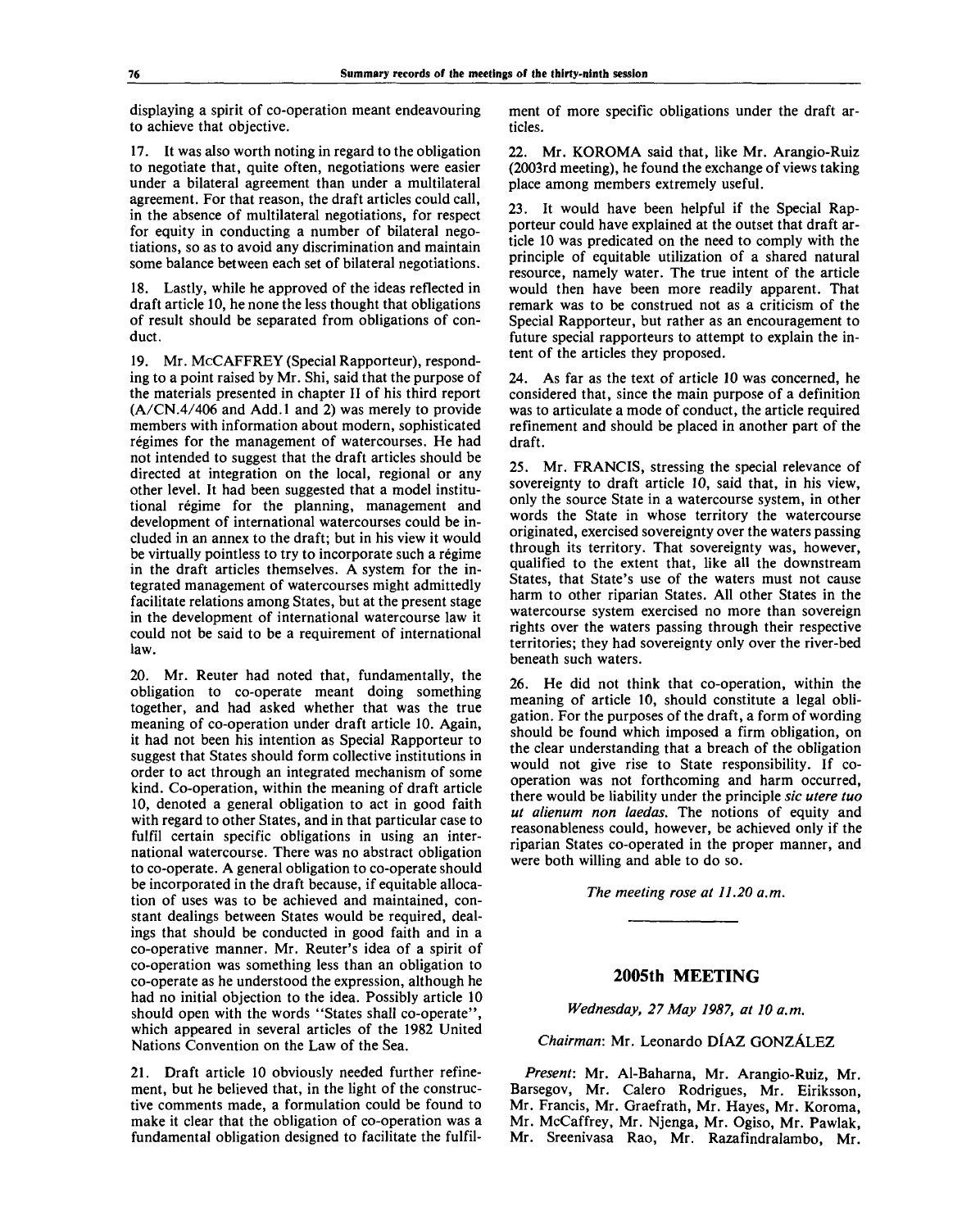Reuter, Mr. Roucounas, Mr. Sepúlveda Gutiérrez, Mr. Shi, Mr. Solari Tudela, Mr. Thiam, Mr. Tomuschat, Mr. Yankov.

**The law of the non-navigational** uses **of international watercourses** *(continued)* **(A/CN.4/399 and Add.l and 2,<sup>1</sup> A/CN.4/406 and Add.l and 2,<sup>2</sup> A/CN.4/ L.410, sect.** G)

[Agenda item 6]

#### THIRD REPORT OF THE SPECIAL RAPPORTEUR *(continued)*

CHAPTER III OF THE DRAFT:<sup>3</sup>

ARTICLE 10 (General obligation to co-operate)<sup>4</sup> (con*tinued)*

1. Mr. TOMUSCHAT said that the wealth of material presented by the Special Rapporteur in his three reports provided an excellent foundation for the Commission's work.

2. The Rhine, a river he crossed twice a day, had once been a symbol of purity but was now seriously polluted. He mentioned that fact because his country, as both an upstream and a downstream State, was in a special situation, and because its experience suggested that no single interest should be emphasized in a one-sided fashion. Clearly, formulations that struck a perfect balance should be found for the draft under consideration.

3. Draft article 10, which laid down a general obligation to co-operate, could be understood only in the overall context of the draft, which, it was generally considered, should ultimately consist of rules that could be applied on a world-wide scale. It was therefore important not to lose sight of the universal character of the proposed normative structure. The rules would not only have to apply as between nations bound together by ties of friendship and a common political ideology, but must also be suitable for application as between nations that did not regard each other with particular sympathy. Hence the choice between a minimum standard approach and an optimum standard approach was not too difficult to make and, as one member had pointed out, the Commission should not be guided by an unduly optimistic or Utopian vision. It could, however, legitimately aim at preventing States from exceeding their equitable share in the utilization of an international watercourse and, to that end, it should establish procedures for co-operation. He would hesitate to accept an objective optimum utilization as called for particularly in article 3 of the Charter of Economic Rights and Duties of States, mentioned by the Special Rapporteur in his third report (A/CN.4/406 and Add.l and 2, para. 51), although he appreciated that optimum utilization was a criterion also used in draft article 7.

4. Accordingly, the precedents assembled by the Special Rapporteur required careful examination. Admittedly, the example of the Convention establishing the Organization for the Development of the Senegal River, cited by the Special Rapporteur *(ibid.,* footnote 35), was particularly encouraging, but in that case States had co-operated in a general spirit of solidarity in the interests of achieving a number of common goals on which they had fundamentally agreed. A world-wide agreement, on the other hand, should be far less ambitious and should define a set of balanced interests acceptable to all States, irrespective of their political relations with their neighbours.

5. The second issue raised by draft article 10 was whether it should set forth a rule of substantive law or a procedural rule. The general context of the article indicated that the Special Rapporteur had had in mind simply a procedural rule, since the title of chapter III of the draft referred to the duty to co-operate as well as to notification and the provision of data and information. Mr. Reuter (2004th meeting) had rightly pointed out that the duty to co-operate was an *obligation de comportement* (obligation of conduct), whereas the other two duties were *obligations de faire* (obligations of result): it was important for the Commission to be fully aware of the choice to be made in that connection. Furthermore, if article 10 were moved to chapter II, where it would take on the character of a general rule of substantive law, he would agree with those members who considered that the duty to co-operate was unduly comprehensive.

6. In its present form, the article could be taken to mean that a State making any use of an international watercourse within its territory could never act alone and always had to act in conjunction with other States adjacent to the watercourse. Such an interpretation would place an undue restriction on territorial sovereignty. The basic approach should be that States could act on their own initiative, even in regard to an international watercourse, but that, owing to their interdependence, the limits on their sovereign powers were reached much earlier than in other fields of activity. A link should therefore be established between the duty to co-operate and the earlier articles, which set forth the substantive legal régime of international watercourses. It should be made perfectly clear that States were not enjoined to take joint action just because they happened to have an international watercourse in common, and that co-operation was one of the tools designed to ensure that States remained within the limits of the equitable share to which they were entitled and did not cause appreciable harm to their neighbours.

7. Thus the duty to co-operate should be qualified in a way that specified the conditions which triggered the relevant mechanisms of co-operation. That could be done, for instance, by giving an indication of instances in which a specific use was likely to have substantive repercussions on other watercourses States. Alternatively, it might be sufficient to include a specific ref-

<sup>1</sup> Reproduced in *Yearbook* . . . *1986,* vol. II (Part One).

*<sup>2</sup>* Reproduced in *Yearbook* . . . *1987,* vol. II (Part One).

<sup>&#</sup>x27; The revised text of the outline for a draft convention, comprising 41 draft articles contained in six chapters, which the previous Special Rapporteur, Mr. Evensen, submitted in his second report, appears in *Yearbook . . . 1984,* vol. II (Part One), p. 101, document A/CN.4/381.

<sup>4</sup> For the text, see 2001st meeting, para. 33.